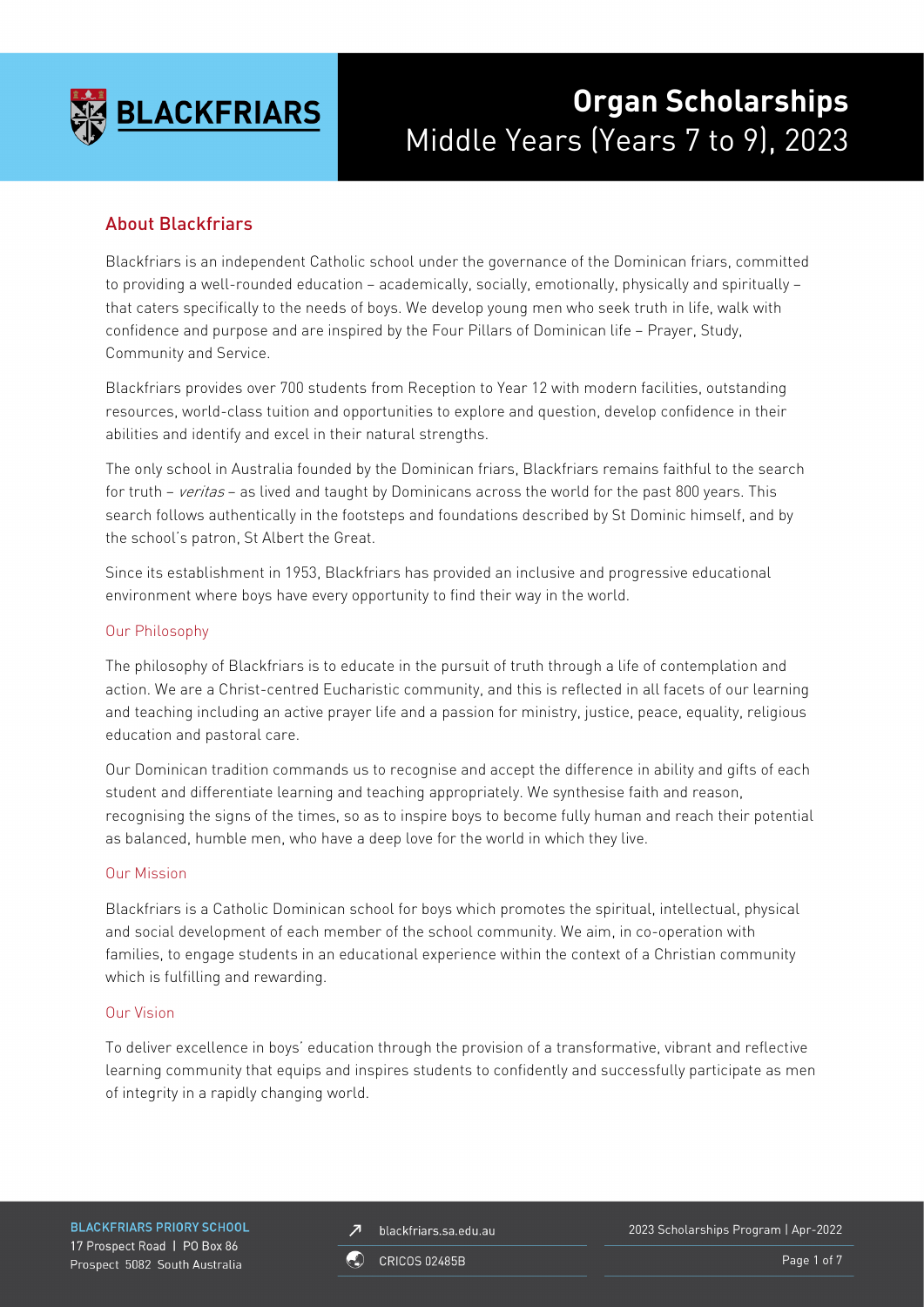

# Organ Scholarships

Recipients of an Organ Scholarship are entitled to the remission of weekly organ lessons with a private tutor for a period of two years. Recipients have the opportunity to learn on the magnificent, fully restored pipe organ located in the Chapel of St Albert the Great at Blackfriars. The scholarship is up to the value of \$1,680 (in organ tutor fees).

Up to two Organ Scholarships are available annually.

Organ tuition is provided by an instrumental tutor appointed by the Blackfriars Music department.

#### **Eligibility**

The 2023 Organ Scholarship is open to any domestic student entering Years 7, 8 or 9 at Blackfriars in 2023.

A student may hold only one scholarship at any one time at Blackfriars. Should a student holding a scholarship be awarded or offered another, his parents/guardians must select one between the two.

#### Selection criteria

Awarding of an Organ Scholarship is based on an applicant's:

- 1. performance at a practical audition;
- 2. proven capacity or potential in music;
- 3. ability to play the piano/keyboard (must be currently taking piano/keyboard lessons);
- 4. commitment to enriching the arts culture of Blackfriars by being involved in music making and performance opportunities; and
- 5. availability to play at liturgies and other events conducted in the Chapel of St Albert the Great, Blackfriars.

#### Audition details

You may be contacted to arrange an audition that will take place on a piano. At your audition appointment, please provide three copies of the audition piece music for the audition panel.

#### Closing date and submission details

Applications for a 2023 Organ Scholarship must be received by 4pm, Tuesday 14 June 2022.

Applications can be submitted via post, emailed to [registrar@bps.sa.edu.au](mailto:registrar@bps.sa.edu.au) or delivered in person to the Blackfriars Administration, marked for the attention of:

The Scholarship Committee Blackfriars Priory School PO Box 86 PROSPECT SA 5082

All application details will remain confidential to members of the Scholarship Committee.

| <b>BLACKFRIARS PRIORY SCHOOL</b> | blackfriars.sa.edu.au | 2023 Scholarships Program   Apr-2022 |
|----------------------------------|-----------------------|--------------------------------------|
| Organ Scholarship                | CRICOS 02485B         | Page 2 of 7                          |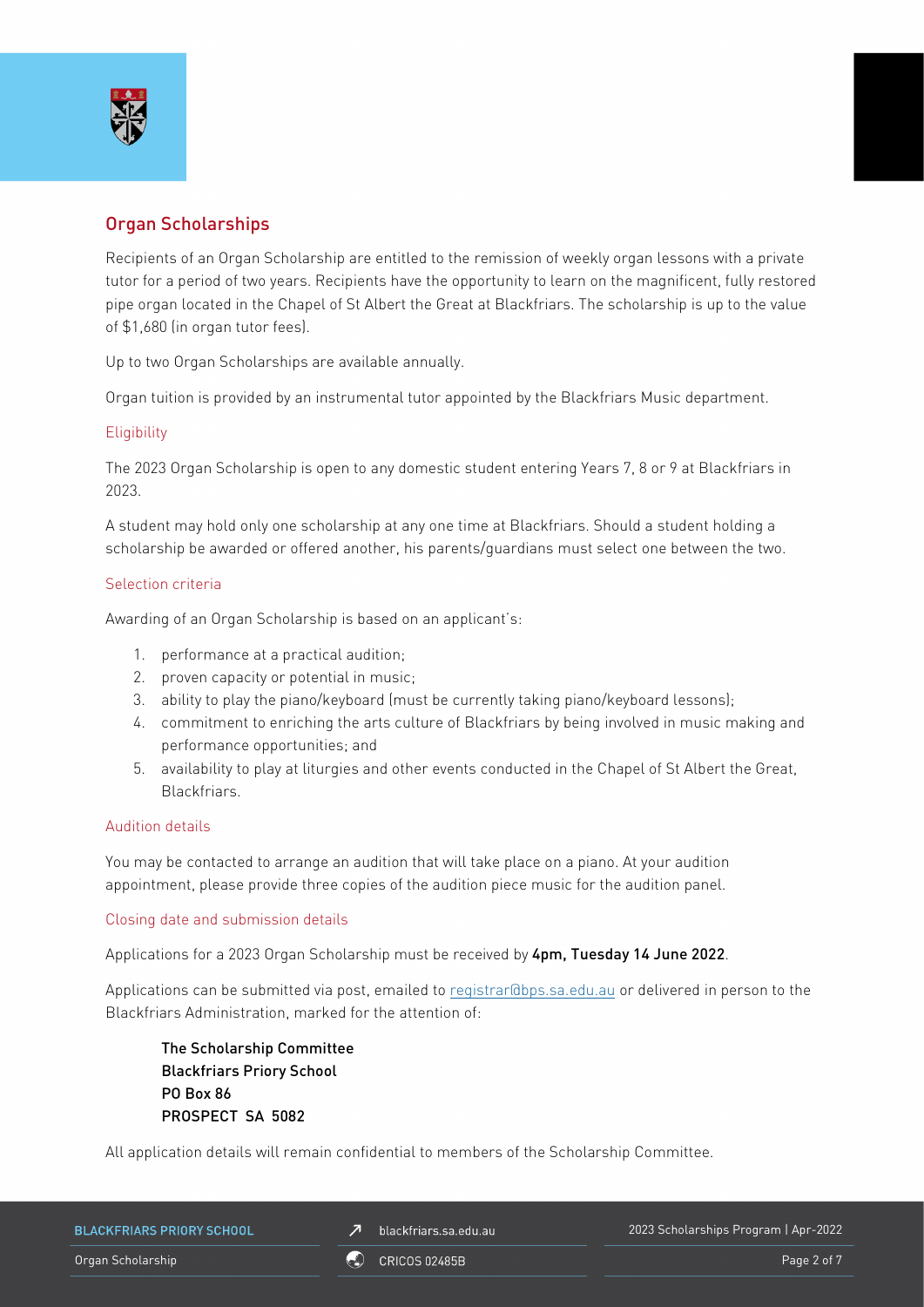

#### Results

All applicants will be advised of the outcome of their scholarship application in due course.

#### Expectations of the scholarship recipient

Students receiving a Blackfriars scholarship will, along with their families, show a commitment towards making a positive contribution to the life of the school.

The Principal reserves the right to revoke a scholarship for appropriate reasons.

#### Further information

For further information, please contact:

Lucy Pope Linda Gavranic Head of Performing Arts **Registrar** Registrar [lpope@bps.sa.edu.au](mailto:lpope@bps.sa.edu.au) [registrar@bps.sa.edu.au](mailto:registrar@bps.sa.edu.au) 08 8169 3930 08 8169 3954

**BLACKFRIARS PRIORY SCHOOL** 

Organ Scholarship **Page 3 of 7** ORICOS 02485B

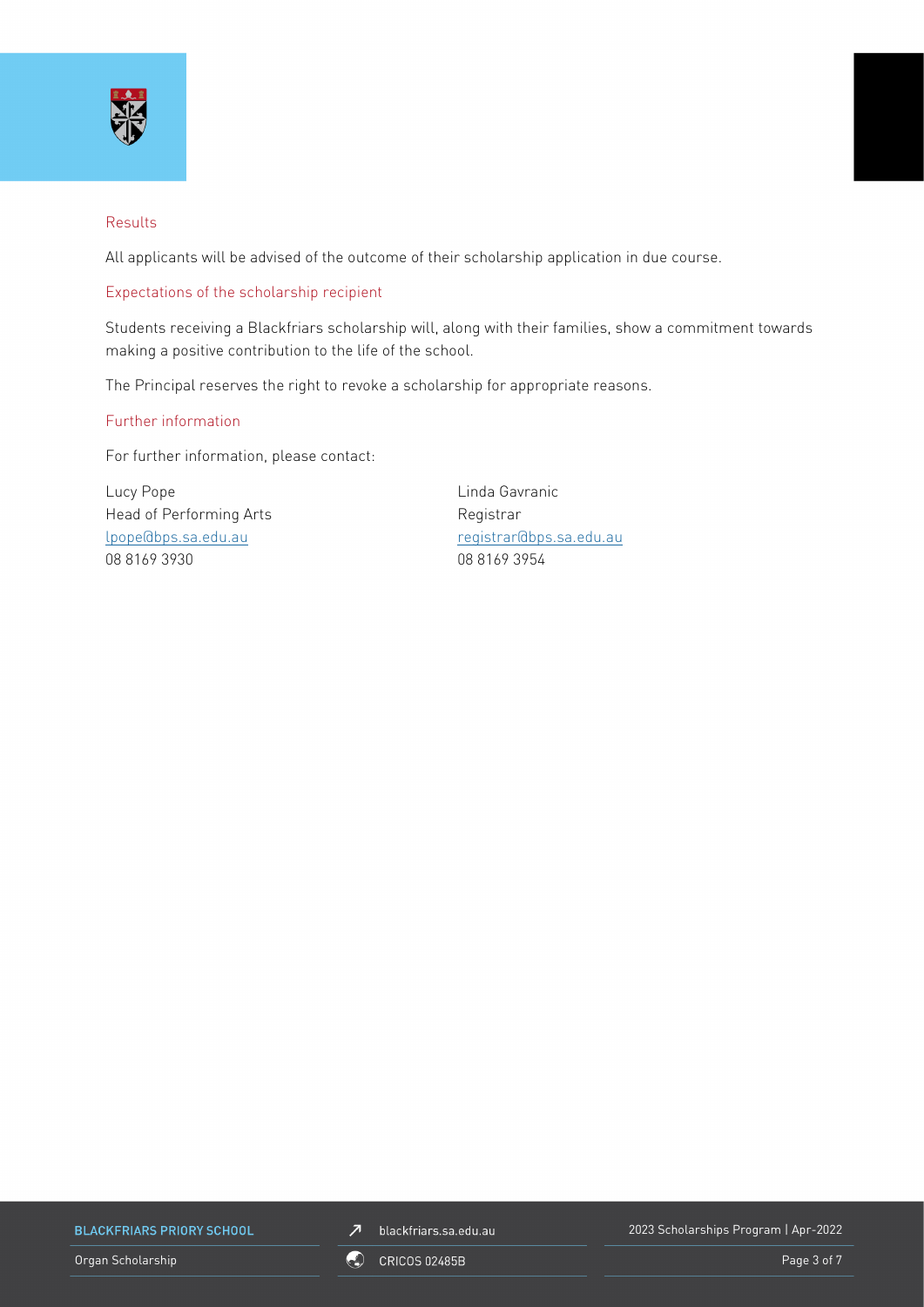

# Student/Applicant details

| Surname:        |             |
|-----------------|-------------|
| Given name(s):  |             |
| Date of birth:  |             |
| Street address: |             |
| Suburb:         | Postcode:   |
| Current school: | Year level: |

# Parent/Guardian 1

| Title:                   |  | OMr OMrs OMs OMiss ODr |  |
|--------------------------|--|------------------------|--|
| Surname:                 |  |                        |  |
| Given name:              |  |                        |  |
| Relationship to student: |  |                        |  |
| Occupation:              |  |                        |  |
| Mobile phone:            |  |                        |  |
| Email:                   |  |                        |  |

# Parent/Guardian 2

| Title:                   |  | OMr OMrs OMs OMiss ODr |  |
|--------------------------|--|------------------------|--|
| Surname:                 |  |                        |  |
| Given name:              |  |                        |  |
| Relationship to student: |  |                        |  |
| Occupation:              |  |                        |  |
| Mobile phone:            |  |                        |  |
| Email:                   |  |                        |  |

**BLACKFRIARS PRIORY SCHOOL** 

 $\n *J*\n blackfriars.sa.edu.au\n$ 

2023 Scholarships Program | Apr-2022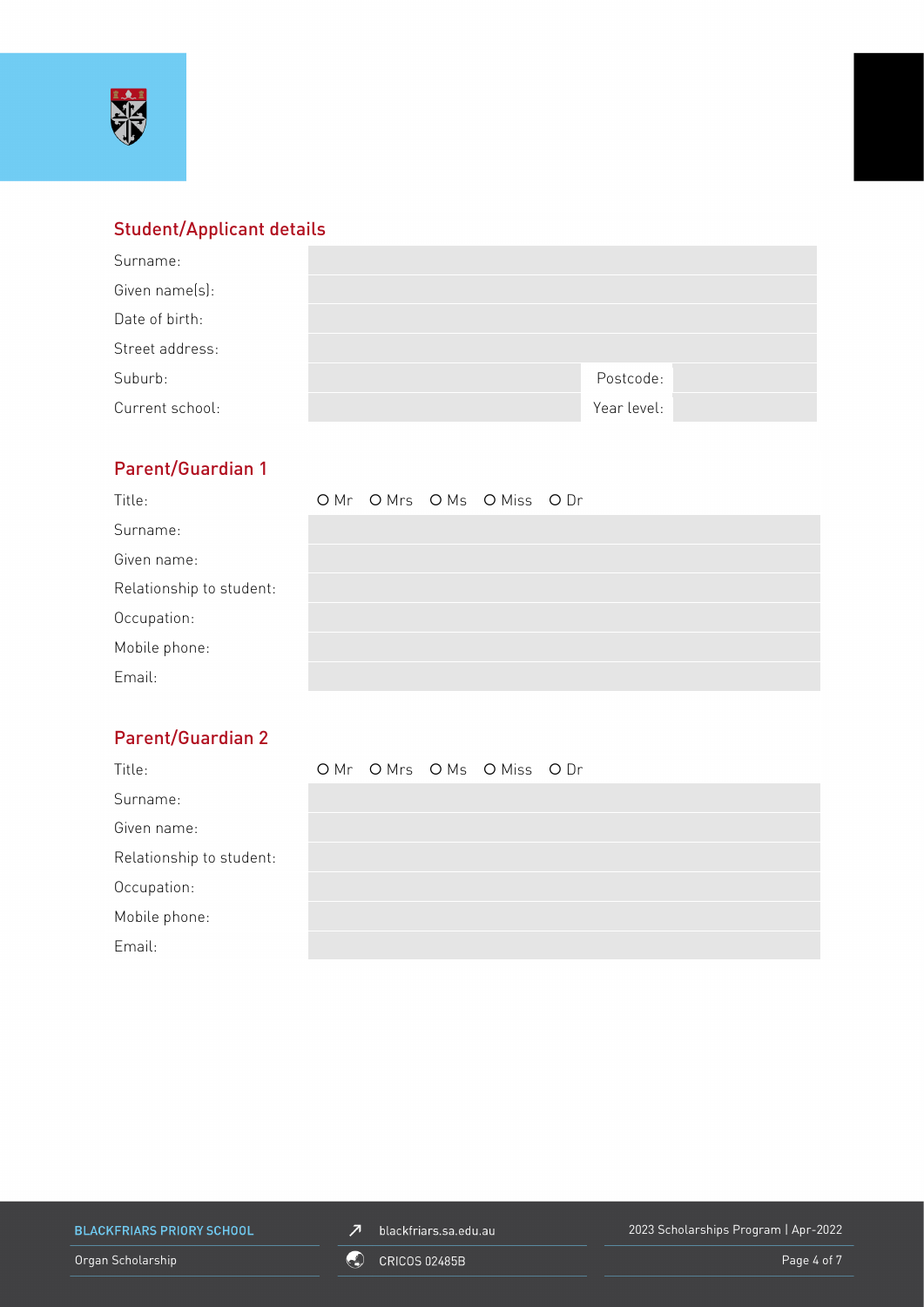

## Acceptance of scholarship conditions

- $\Box$  I/We accept that the recipient of the scholarship will, along with their family, show a commitment towards making a positive contribution to the life of Blackfriars.
- $\Box$  I/We understand that the Principal reserves the right to revoke a scholarship for appropriate reasons.
- $\Box$  I/We understand that a student may hold only one scholarship at any one time at Blackfriars.
- $\Box$  I/We understand that if the recipient of the scholarship were to subsequently transfer to another school prior to graduation, the family is liable to repay the full value of the scholarship to Blackfriars.

## **Signatures**

| Student/Applicant: | Date: |  |
|--------------------|-------|--|
| Parent/Guardian 1: | Date: |  |
| Parent/Guardian 2: | Date: |  |

**BLACKFRIARS PRIORY SCHOOL** 

Organ Scholarship **Page 5 of 7** ORICOS 02485B

2023 Scholarships Program | Apr-2022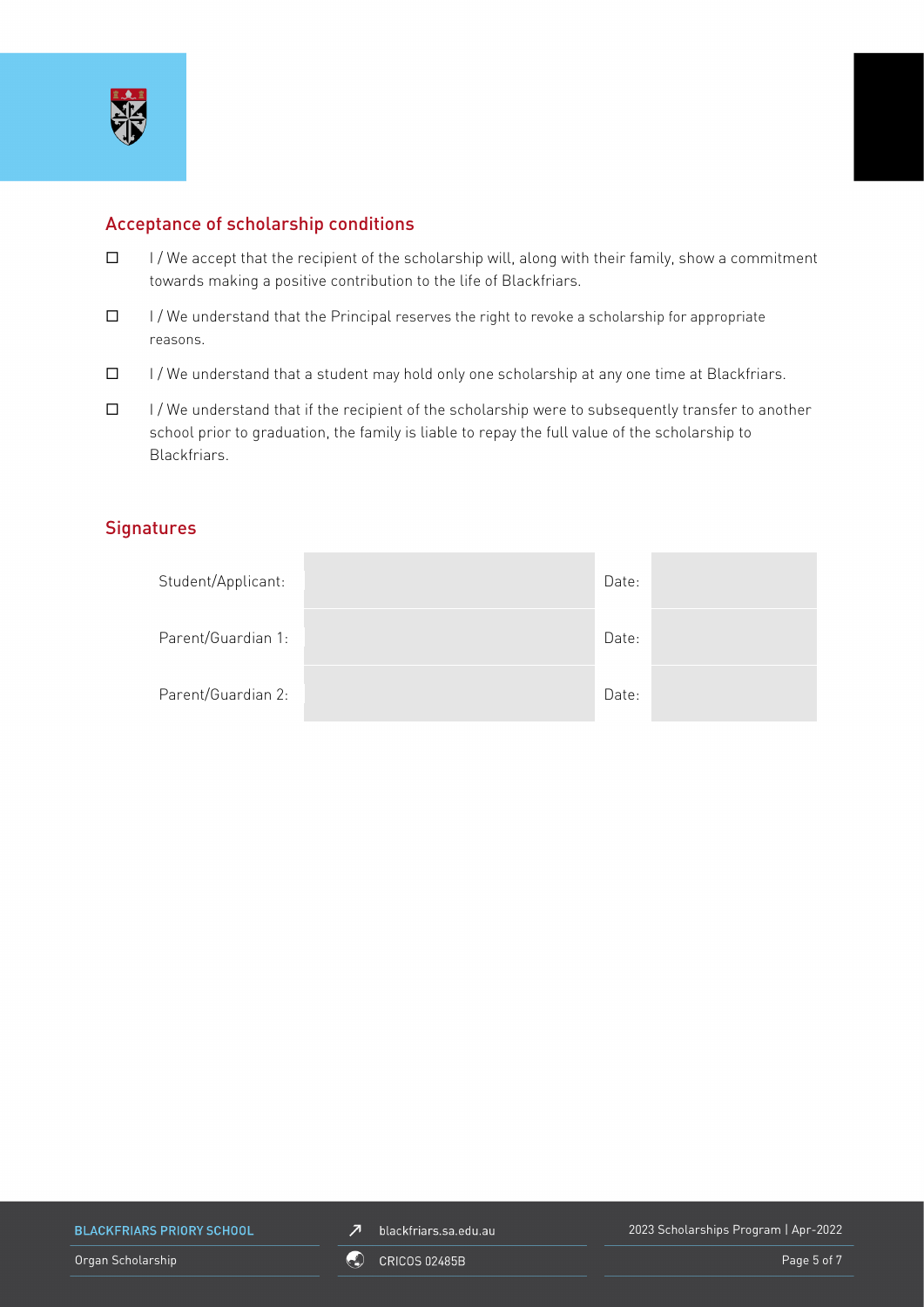

### Response to selection criteria

#### Music experience and commitment to the arts culture of Blackfriars

Please provide a response explaining how you meet the selection criteria:

- proven capacity or potential in music;
- ability to play the piano/keyboard (must be currently taking piano/keyboard lessons);
- commitment to enriching the arts culture of Blackfriars by being involved in music making and performance opportunities; and
- availability to play at liturgies and other events conducted in the Chapel of St Albert the Great, Blackfriars.

**BLACKFRIARS PRIORY SCHOOL** 

Organ Scholarship **Page 6 of 7** ORICOS 02485B **Page 6 of 7** ORICOS 02485B

 $Z$  blackfriars.sa.edu.au

2023 Scholarships Program | Apr-2022